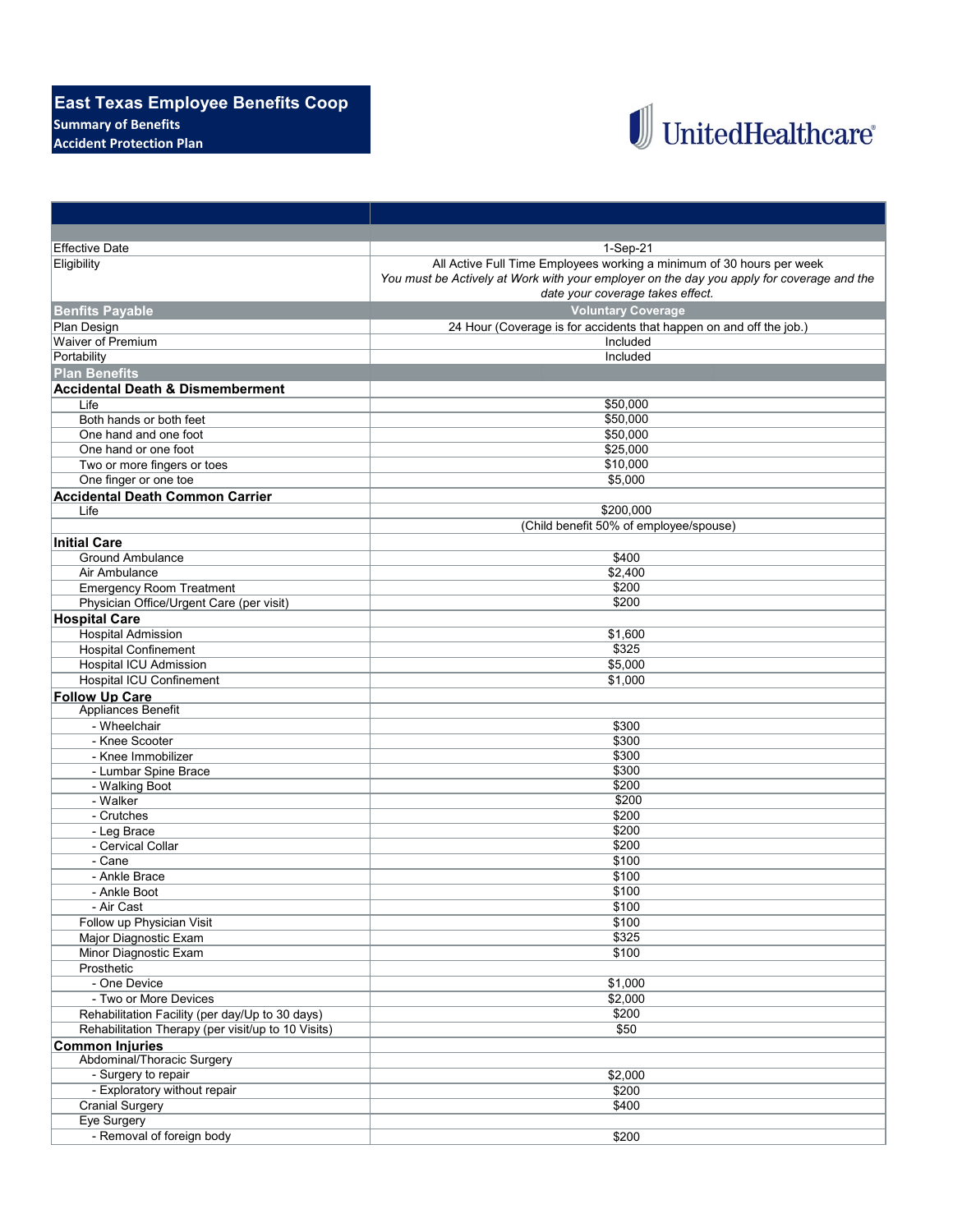## **East Texas Employee Benefits Coop Summary of Benefits Accident Protection Plan**



| - Surgical Repair                                     | \$400                             |
|-------------------------------------------------------|-----------------------------------|
| <b>Hernia Surgery</b>                                 | \$400                             |
| Arthroscopic Surgery                                  | \$400                             |
| Non-Specific Surgery                                  |                                   |
| - General Anesthesia                                  | \$400                             |
| - Conscious Sedation                                  | \$200                             |
| Tendon / Ligament / Shoulder Cartilage / Rotator Cuff |                                   |
| / Knee Cartilage Surgery                              |                                   |
| - Surgery to repair one                               | \$800                             |
| - Surgery to repair more than one                     | \$1,600                           |
| - Exploratory without repair                          | \$300                             |
| Blood/Plasma/Platelets                                | \$500                             |
| <b>Burns</b>                                          |                                   |
| - 2nd Degree (at least 36% of body surface)           | \$1,000                           |
| - 3rd Degree (9 to 34 sq. inches)                     | \$2,000                           |
| - 3rd Degree (35 or more sq. inches)                  | \$16,000                          |
|                                                       | Skin Graft = 25% of burn benefit  |
| Coma                                                  | \$20,000                          |
| Concussion                                            | \$300                             |
| Lacerations                                           |                                   |
| - Greater Than 15 cm                                  | \$800                             |
| - 5 cm - 15 cm                                        | \$400                             |
| - Less Than 5 cm                                      | \$100                             |
| - Not Requiring Sutures                               | \$60                              |
| Paralysis                                             |                                   |
| - Quadriplegia                                        | \$20,000                          |
| - Hemiplegia                                          | \$10,000                          |
| - Paraplegia                                          | \$10,000                          |
| Ruptured / Herniated Disc                             | \$800                             |
| <b>Emergency Dental Work</b><br>- Crown(s)            | \$400                             |
| - Extraction(s)                                       |                                   |
|                                                       | \$200                             |
| Medical Supplies / Over-the-counter(one time per      |                                   |
| plan year)                                            | \$30                              |
| Family Child Daycare (per day up to 30 days)          | \$60                              |
| Lodging (per day up to 30 days)                       | \$300                             |
| Transportation (for special treatment more than 100   |                                   |
| miles away, maximum of 3 trips per accident)          | \$400                             |
| <b>Fractures</b>                                      | Open Reduction / Closed Reduction |
| - Skull (Depressed, except bones of face or nose)     | \$9,000 / \$4,500                 |
| - Sternum                                             | \$9,000 / \$4,500                 |
| - Hip, Thigh (Femur)                                  | \$9,000 / \$4,500                 |
| - Skull (Simple, except bones of face or nose)        | \$5,000 / \$2,500                 |
| - Leg (from top of tibia to ankle joint)              | \$5,000 / \$2,500                 |
| - Pelvis (Excluding Coccyx)                           | \$5,000 / \$2,500                 |
| - Vertebrae (body of)                                 | \$5,000 / \$2,500                 |
| - Sacral / Sacrum                                     | \$1,800 / \$900                   |
| - Face or Nose (except teeth)                         | \$1,800 / \$900                   |
| - Upper Arm (Elbow to Shoulder)                       | \$1,800 / \$900                   |
| - Upper Jaw (except Alveolar process)                 | \$1,800 / \$900                   |
| - Ankle                                               | \$1,800 / \$900                   |
| - Foot (except Toes)                                  | \$1,800 / \$900                   |
| - Forearm, Hand, Wrist (except Fingers)               | \$1,800 / \$900                   |
| - Kneecap                                             | \$1,800 / \$900                   |
| - Lower Jaw (except Alveolar process)                 | \$1,800 / \$900                   |
| - Shoulder Blade or Collarbone                        | \$1,800 / \$900                   |
| - Vertebral Process                                   | \$1,800 / \$900                   |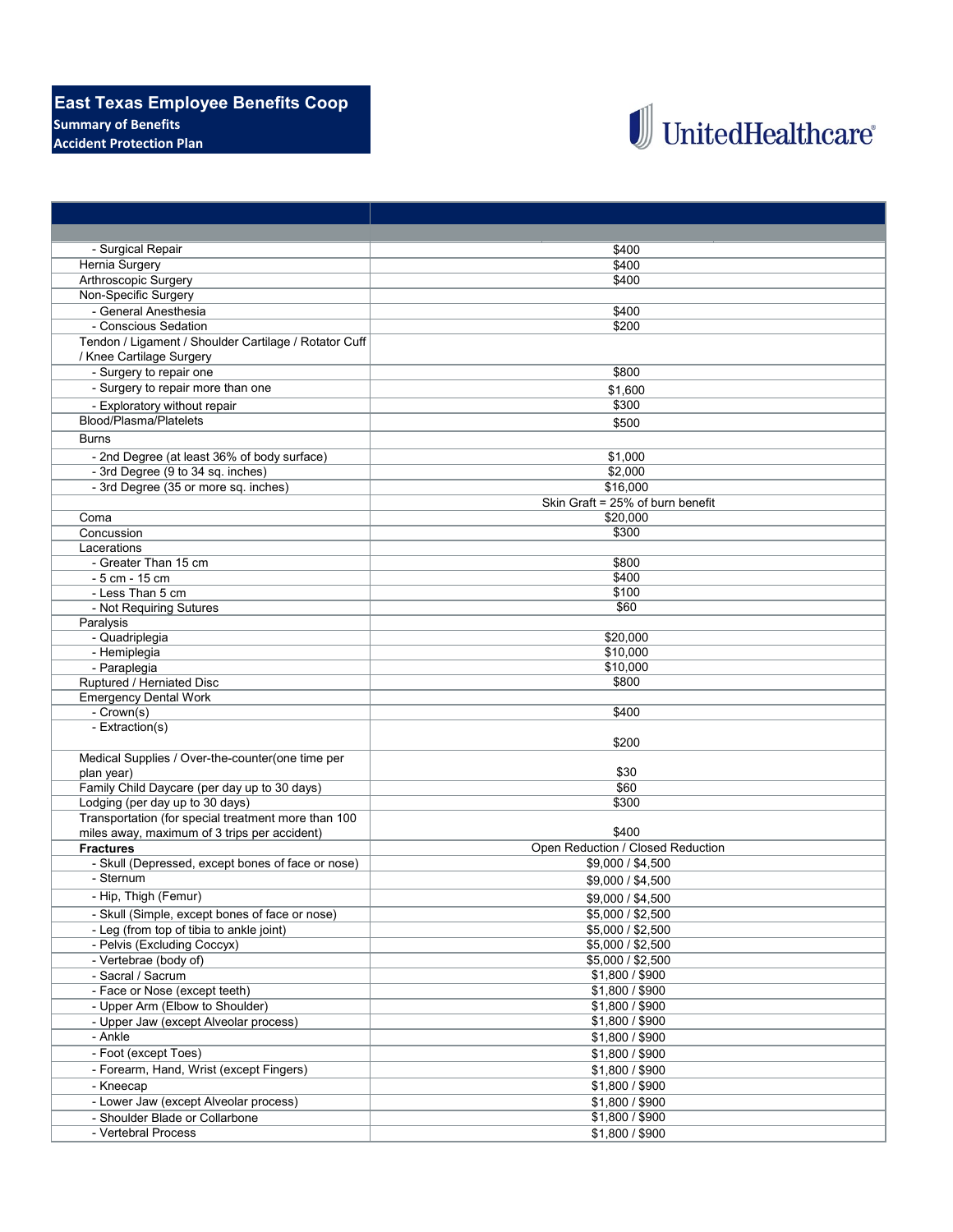## **East Texas Employee Benefits Coop Summary of Benefits Accident Protection Plan**



| - Coccyx                                    | \$1,400 / \$700                                                                          |
|---------------------------------------------|------------------------------------------------------------------------------------------|
| - Finger or Toe                             | \$600 / \$300                                                                            |
|                                             | Chip Fractures: 25% of amounts shown for Closed Reduction                                |
| <b>Dislocations</b>                         | Open Reduction / Closed Reduction                                                        |
| - Hip                                       | \$9,000 / \$4,500                                                                        |
| - Elbow                                     | \$1,800 / \$900                                                                          |
| - Ankle                                     | \$3,000 / \$1,500                                                                        |
| - Collar Bone (Sternoclavicular)            | \$1,800 / \$900                                                                          |
| - Foot (except toes)                        | \$3,000 / \$1,500                                                                        |
| - Hand                                      | \$1,800 / \$900                                                                          |
| - Knee Cap (Patella)                        | \$4,500 / \$2,250                                                                        |
| - Lower Jaw                                 | \$1,800 / \$900                                                                          |
| - Shoulder Blade                            | \$1,800 / \$900                                                                          |
| - Wrist                                     | \$1,800 / \$900                                                                          |
| - Collerbone (Acromioclavicular separation) | \$1,000 / \$500                                                                          |
| - Finger or Toe                             | \$1,000 / \$500                                                                          |
| <b>Organized Sporting Activity Injury</b>   | Increases amounts payable under Follow Up Care and Common Injuries sections by 25% up to |
|                                             | \$10,000                                                                                 |
| <b>Monthly Rates</b>                        |                                                                                          |
| Benefits+Rider(s) - Voluntary               |                                                                                          |
| Employee                                    | \$13.64                                                                                  |
| Employee + Spouse                           | \$20.22                                                                                  |
| Employee + Child(ren)                       | \$18.39                                                                                  |
| Employee + Spouse + Child(ren)              | \$24.97                                                                                  |

*Costs shown are estimates only. Your actual payroll deduction may be slightly higher or lower from those provided here.*

UnitedHealthcare Accident Protection plan is provided by UnitedHealthcare Insurance Company on form UHI-ACC-POL (2018) et al., in Texas on form UHI-ACC-POL-TX (2018) and in Virginia on form UHI-ACC-POL-VA (2018). Please note: ACCIDENT PROTECTION coverage is NOT considered "minimum essential coverage" under the Affordable Care Act and therefore does NOT satisfy the mandate to have health insurance coverage. Failure to have other health insurance coverage may be subject to a tax penalty. Please consult a tax advisor. The policy has exclusions, limitations, reductions of benefits, and terms under which the policy may be continued in force or discontinued. For costs and complete details of the coverage, call or write your insurance agent or the company. This product is not available in all states. United Healthcare Insurance Company is located in Hartford, CT.